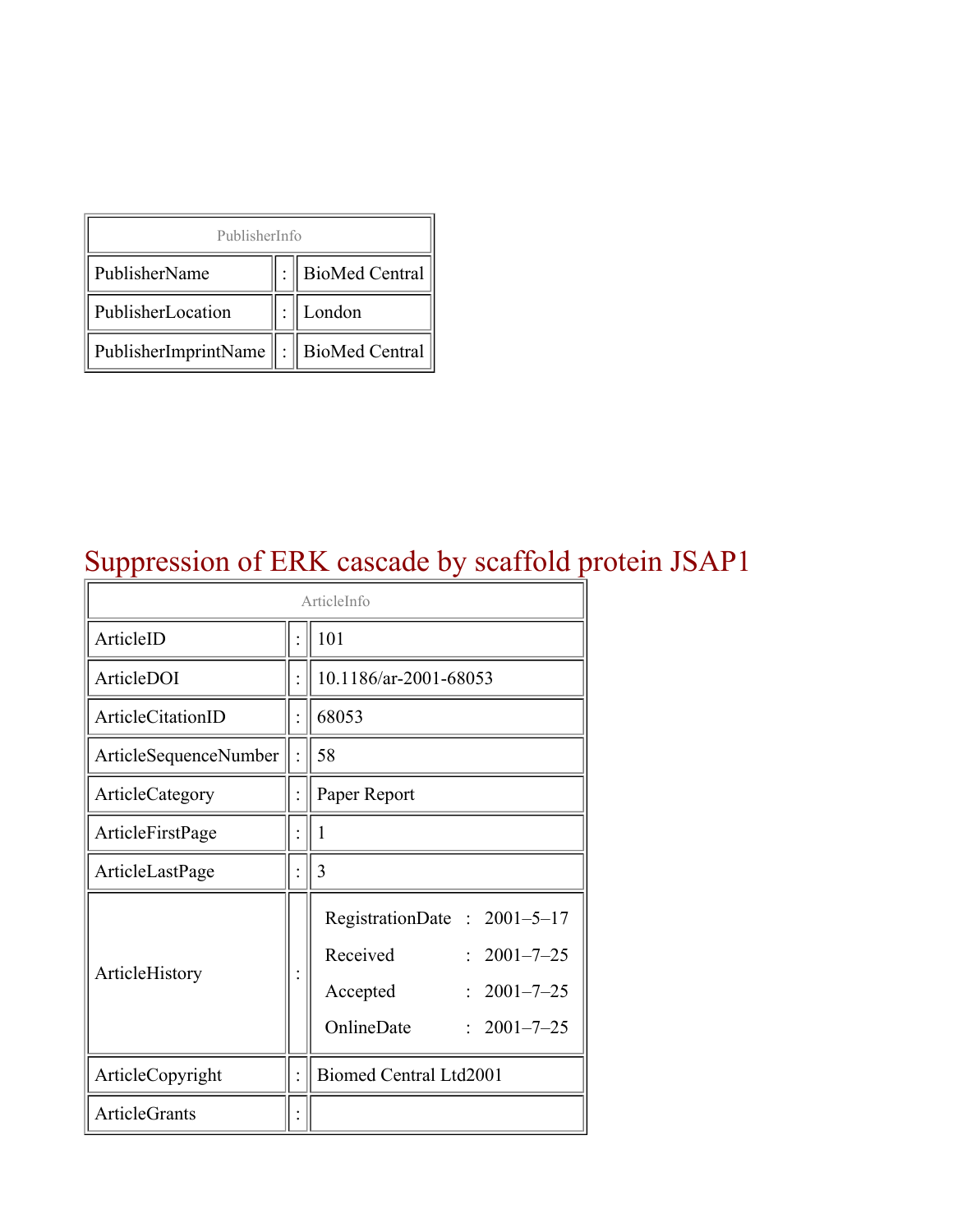ArticleContext : 130753311

#### Allan Sudlow, Affl

Aff1 The Kennedy Institute of Rheumatology, London, UK

#### Keywords

ERK, JSAP1, MAPK, scaffold protein, signal transduction

## Context

The mitogen activated protein (MAP) kinase (MAPK) signalling pathway is an intracellular cascade, identified in organisms from yeast to mammals, consisting primarily of three components (MAPKKK>MAPKK>MAPK). In mammals, five such pathways have so far been identified, including the MEKK (MAP/extracellular signal related kinase [ERK] kinase kinase)-MKK4 (MAPK kinase)/7-c-Jun NH2 terminal kinase (JNK) cascade and Raf-MEK-ERK cascade. These cascades play key roles in many cellular processes, including responses to proinflammatory cytokines and environmental stresses. A family of scaffold proteins has recently emerged which appears to promote specific and efficient activation of these MAPK cascades. The scaffold protein JNK/stress-activated protein kinase-associated protein (JSAP)1 (JIP3) has previously been shown to enhance activation of the JNK pathway by binding its components. In the current study, JSAP1 is now also shown to actively suppress the Raf-MEK-ERK cascade.

# Significant findings

JSAP1 prevents activation of ERK by phorbol ester (PMA), constitutively active Raf or Ras-activated Raf by interfering with the phosphorylation and activation of MEK1 by Raf. The carboxy-terminal kinase domain of Raf binds directly to the carboxyl terminus of JSAP1 and this is probably the mechanism of inhibition. JSAP1 may also bind MEK1 (indirectly) and thus may act like Raf kinase inhibitor protein, which dissociates a Raf-MEK1 complex and behaves as a competitive inhibitor of MEK phosphorylation.

## Comments